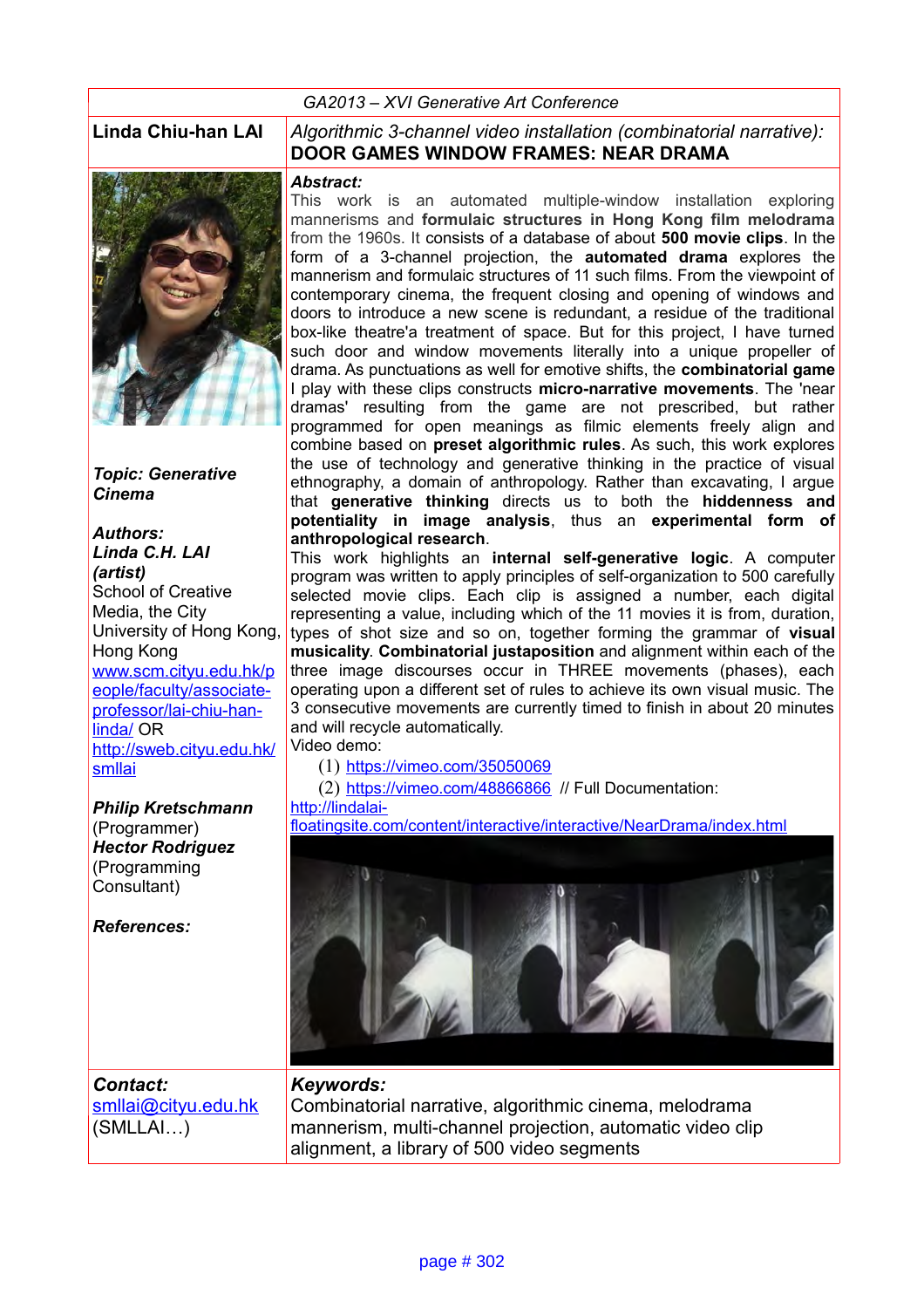# **DOOR GAMES WINDOW FRAMES: NEAR DRAMA**

**Generative Cinema**

## **Algorithmic 3-channel projection***│***Combinatorial narrative**

*generated from a data library of 500+ short video clips*

### **Dr. Linda C. H. Lai**

*School of Creative Media, the City University of Hong Kong http://www.scm.cityu.edu.hk/people/faculty/associate-professor/lai-chiu-han-linda/ e-mail: smllai@cityu.edu.hk (SMLLAI-at-cityu.edu.hk)*

> Research Assistant: Terence Chan (Chan Kwan-ho) Programmer: Philip Kretschmann Programming Consultant: Dr. Hector Rodriguez

## **Premise**



## *Keywords:*

Combinatorial narrative, algorithmic cinema, melodrama mannerism, multi-channel projection, automatic clip alignment, film analysis as artistic creation, digital archive

## **1. Film analysis through artistic creation: art as research**

*<Door Games Window Frames: Near Drama>* is a generative art piece comprising of action sequences of open-ended drama based on a database of movie fragments extracted from Hong Kong (HK) Cantonese thrillers and melodramas from the 1960s. In the form of a 3-channel projection, the automated drama explores the mannerism and formulaic structures in 11 HK oldies.

**1.1 Deploying mannerism: from unperfected montage to dramatic potentials**  Works in commercial cinema are by and large nicknamed genre films, indicating the power of formulaic treatment of character relation and event development. While studying a dozen of HK Cantonese genre films from the 1960s, I was mesmerized by the frequent closing and opening of windows and doors that function as the lead to new scenes and actions. From contemporary cinema's viewpoint, such devices are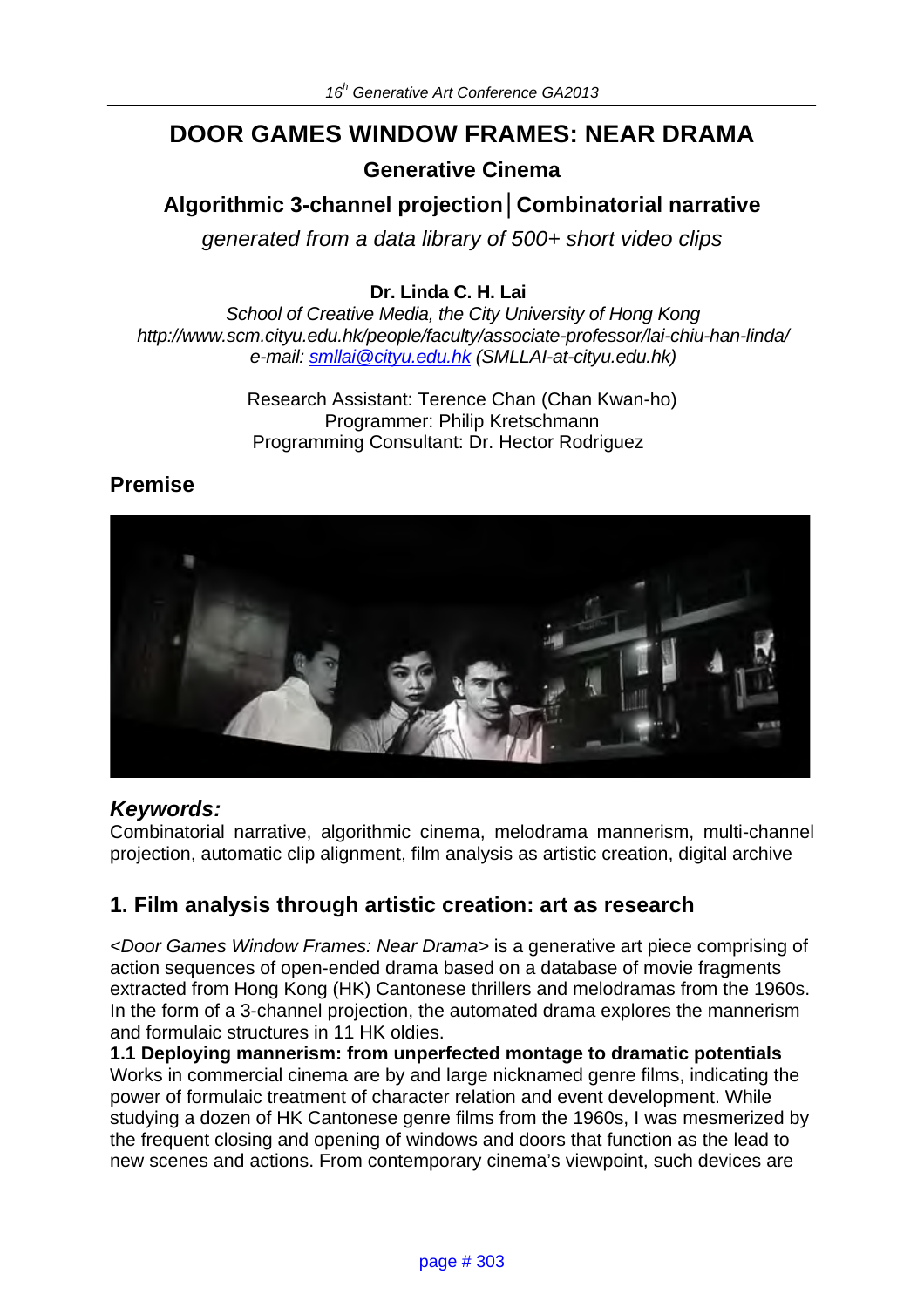redundant, a residue of theatre, or a weak view of montage. The doors and windows in these HK oldies are nonetheless a unique propeller of drama. In *<Near Drama>*, I turn door/window movements literally into punctuations for emotive shifts.

#### **1.2 Micro-narrativity** à **Open work** à **Infinite dramaticity**

In *<Near Drama>, v*iewers will see two of HK's most popular male stars in the 1960s – Xie Xian (Tse Yin, father of Nicolas Tse) and Zhang Ying (Cheung Ying) – in varied personae – as well as the best known female stars' close-up facial performance. As an example of algorithmic database cinema, the piece's **micro-narrative evolvement** is not prescribed, but programmed for open meanings as the dramatic elements, such as an object, a hand, an expression or a door, freely align and combine based on a few set rules. Here, the standard story-based narrative shifts to a recurring trajectory of dynamics created by juxtaposing shots of varied sizes, varied intra-frame motions and speeds and differential contents. Imagine the entire work to be a collage of signifiers of pathetic drama that do not amount to any comprehensible plot line. *"Near drama"* is indeed the core concept: actions and human interaction are evolving as if something significant is about to occur, but not quite there yet, and the combinatorial machine takes the viewer away (back) into dizzying blends of motions.

## **2. What's in the clips?**

### **2.1 Constructing '"near drama"**

Visitors will see the same few faces repeated throughout the work – yet in different costumes and posturing, and variegated class background, as mentioned in the last session. This work thus explores "micro-narrative meanings," that is, to explore the free open meanings of individual elements – an object, a gesture, the banging of doors and windows – as well as the permutations of the meanings of each fragment as they combine with what comes before and after them in the ever-evolving image discourse. In this way, this combinatorial machine works against the conventional audience expectation as the fragments of images are never finally subjugated to a story-line to complete narrative comprehension. There could have been no end to this piece of automated 3-window drama, except that a black picture that says 'the end' will be attached to a few chosen clips so that it will appear at irregular intervals to give visitors a sense of a break or a breathing space.

#### **2.2 Liberating the fragments: low-level study**

There is no scored music. The work has a minimalist soundscape, comprising mainly the sound of doors closing and closing in some scenes, at times banging, sighs, yawns and murmurs, utterances of names of female characters, or a fragment of a spoken dialogue. Every now and then, a tiny fragment of a typical programmed music for tragedies would pop up. Like the case of the image track, the accumulation, distribution and juxtaposition of emotive intensity take over plot delivery in the sound track. The method of fragmentation and isolated of fragments from narrative comprehension is the artist's effort to further discover the low-level elements that comprise grand family drama and thrillers that have shaped the imagination of a generation of everyday movie-goers.